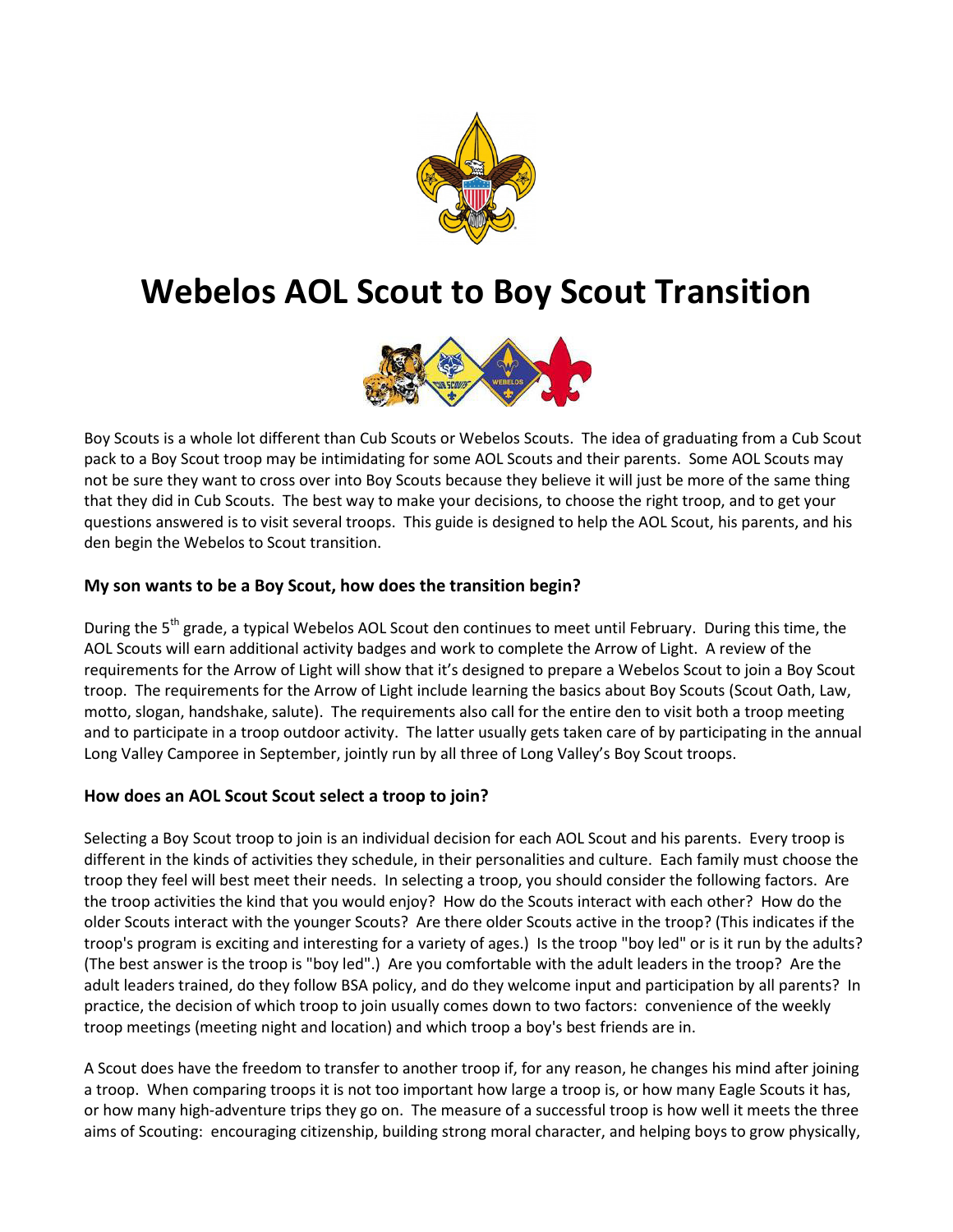mentally, emotionally, and spiritually. In other words, do boys leave the troop a better person than they were when they joined?

There are three troops in our area. Any one of them would be a good choice. Below are some items to consider as you visit and evaluate the troops:

# **Troop Overview –**

- Meetings: When and where the Troop meets must fit with the overall family calendar. It's important that your son's schedule allow him to participate.
- Size: The number of active scouts in the troop has an impact on the number of activities that can be offered, the level of "intimacy" of the troop, and the potential demands on parents to assist with trips.
- Rank advancement: Advancements are strongly emphasized in some troops. Other troops focus less on advancement, a good environment for boys less motivated by ranks and more interested in activities and doing.

# **Troop Leadership –**

- Troops can be run by the Scouts, by the Adult leaders or some combination thereof.
- Troops that are run by Scouts develop strong leadership skills but can be somewhat chaotic at times while the boys are learning these skills.
- Adult run troops are more structured and predictable but offer less opportunity for Scouts to learn by leading.
- Areas where the leadership ownership must be determined within a troop may include running the weekly meetings, establishing the annual calendar, organizing outings, and conducting the rank advancement.

# **Type and Breadth of Activities Offered –**

- Boy Scout troops typically offer a wide range of outings; however each troop generally develops an activity profile that reflects the level and type of activities that the Scouts in the Troop prefer.
- High Adventure: These are trips that can be physically demanding and generally require substantial preparation. Examples include long (50 plus miles) backpacking trips and class 4 white water rafting.
- Outings: Included here are such events as camping, shorter backpack trips, and day trips.
- Educational Activities: These tend to be activities that focus on the mental and skills development rather than on physical skills.
- Service Projects: All Scout troops offer some level of service projects. They can range from Scouting for Food to Trail repair to visitations at senior centers.

# **Parental Participation –**

- There are two elements to research here. Note that Scouting can provide one of the best ways that parents can stay involved with their son and his friends as the boys reach teenage years.
- What level of involvement is expected from each family? Troops can vary from expecting every family to be actively involved to desiring but not requiring involvement.
- What parent opportunities are available within the troop? Typically the opportunities are leadership/committee, activity support, or general support roles like merit badge counselors.

# **Social Makeup –**

- Are any of your son's friends or schoolmates involved in the Troop? It has been found that if your son has at least one friend in the Troop he is more likely to embrace Scouting and the Troop.
- Are there adults in the Troop that you know? This may or may not be important to you.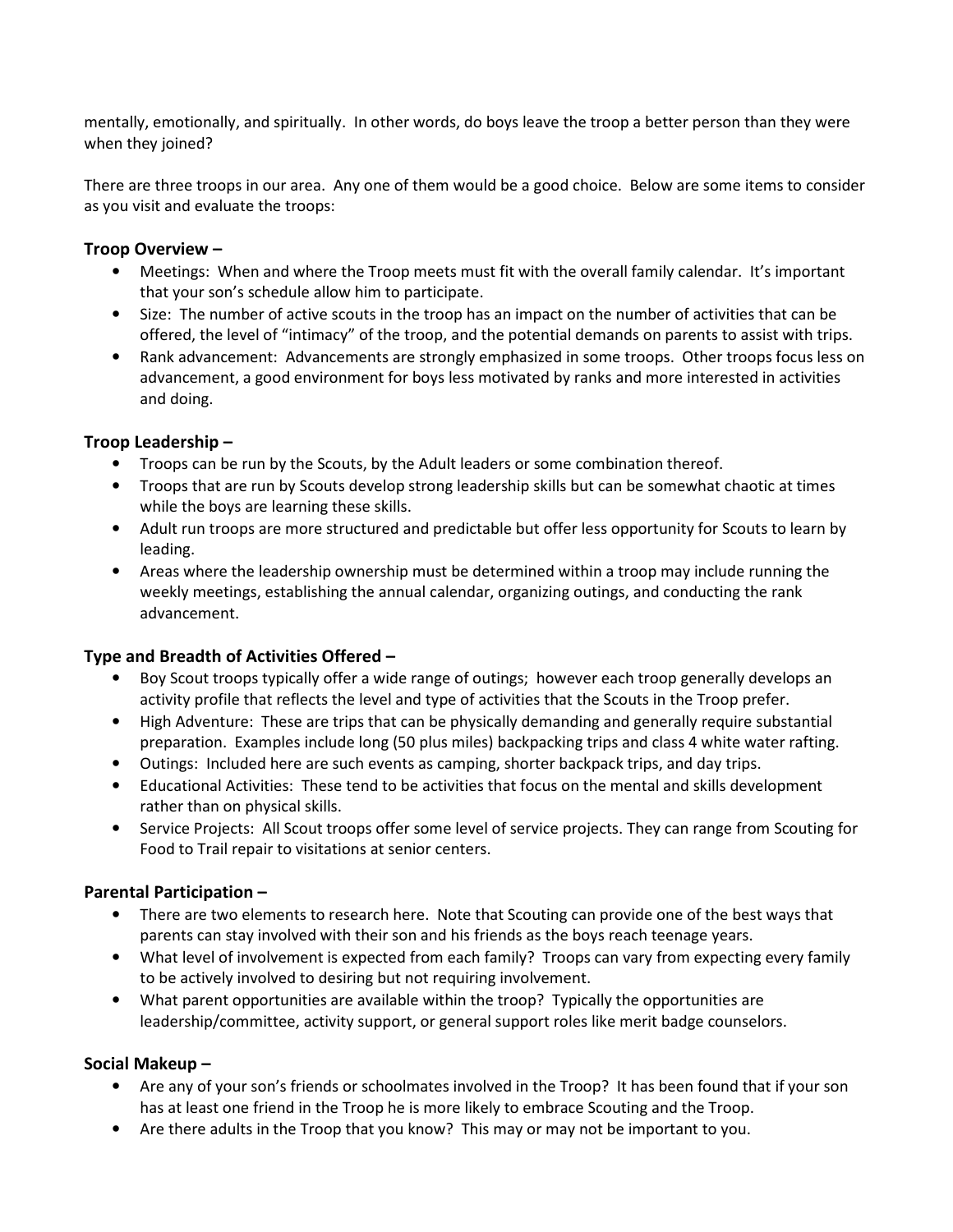# **Troop Selection Checklist**

Use the worksheet below to record information you gather on the Troops. Hopefully it will help you in evaluating the relative merits of each Troop as compared to your boy's and your family's interests.

|                                  | <b>OUR</b>         |                 |                  |                  |
|----------------------------------|--------------------|-----------------|------------------|------------------|
| <b>CRITERIA TO BE CONSIDERED</b> | <b>PREFERENCES</b> | <b>TROOP 36</b> | <b>TROOP 236</b> | <b>TROOP 436</b> |
|                                  |                    |                 |                  |                  |
| <b>Troop Overview</b>            |                    |                 |                  |                  |
| Focus                            |                    |                 |                  |                  |
| <b>Meeting Time and Place</b>    |                    |                 |                  |                  |
| Size (Small, Medium, Large)      |                    |                 |                  |                  |
| Rank Advancement Emphasis        |                    |                 |                  |                  |
|                                  |                    |                 |                  |                  |
| <b>Troop Leadership</b>          |                    |                 |                  |                  |
|                                  |                    |                 |                  |                  |
| <b>Activities</b>                |                    |                 |                  |                  |
| High Adventure                   |                    |                 |                  |                  |
| <b>Outdoor Activities</b>        |                    |                 |                  |                  |
| <b>Educational Activities</b>    |                    |                 |                  |                  |
| Service Projects                 |                    |                 |                  |                  |
|                                  |                    |                 |                  |                  |
| <b>Parental Participation</b>    |                    |                 |                  |                  |
| Level of Involvement             |                    |                 |                  |                  |
| Opportunities                    |                    |                 |                  |                  |
|                                  |                    |                 |                  |                  |
| <b>Social Makeup</b>             |                    |                 |                  |                  |
| Friends of Your Scout?           |                    |                 |                  |                  |
| Adult Friends in Troop?          |                    |                 |                  |                  |
| Personality of Troop             |                    |                 |                  |                  |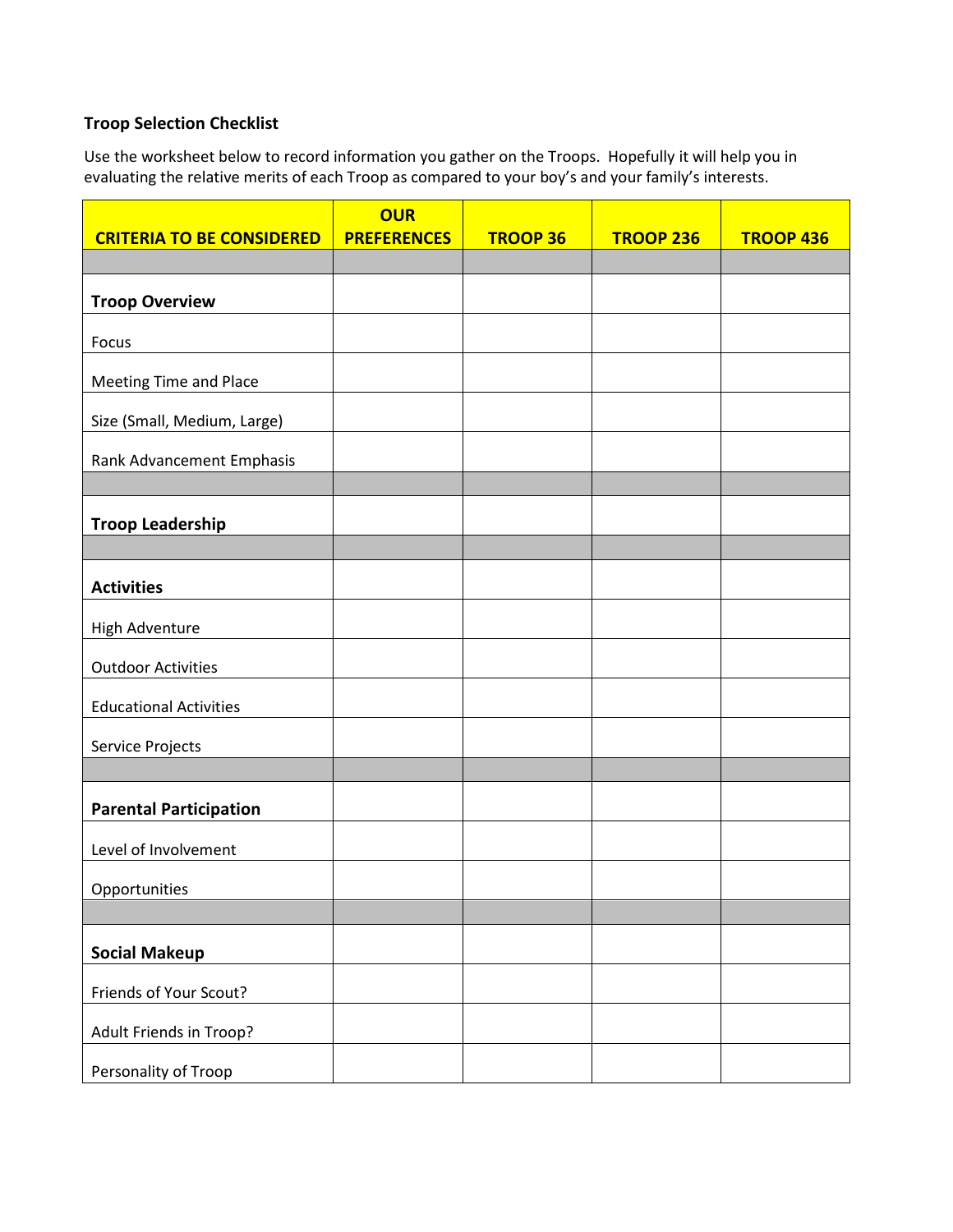Your son's Webelos den leader should make arrangements for his or her den to visit the troops in town. BSA gives troops a lot of latitude in how they operate so you should notice a lot of variety among the troops. It's also a good idea to visit a few of the troops more than once to get a true impression of how they operate. Webelos den leaders may receive invitations from troops to visit on particular nights. However, it's not necessary to wait for an invitation. The den leaders may also initiate the contact with any troop they wish to visit.

# **When do AOL Scouts cross over into a troop?**

After the list of troops has been narrowed down a bit, it might be useful to invite the Scoutmasters of those troops to one of your Webelos den meetings to meet the parents and to answer questions. By the end of January, every AOL Scout should have a good idea of what troop they want to join. Most Cub Scout packs have a bridge over ceremony for the graduating Webelos during the Blue and Gold Banquet in February. Scouts from the appropriate troops participate in the bridge over ceremony to welcome new members.

# **Who Sponsors Boy Scout Troops?**

All troops are "owned" by a chartered organization, which has goals compatible with those of the Boy Scouts of America. Each chartered organization chooses a chartered organization representative and troop committee, and selects a Scoutmaster and assistant Scoutmasters. Together, they implement the methods of Scouting to achieve the aims of Scouting. Chartered organizations can include schools, places of worship, parent groups, PTO/PTA groups and businesses. Regardless of whom the chartering organization is, membership is open to boys of all religions and ethnic backgrounds. Troop 36 is chartered by the Long Valley Presbyterian Church, Troop 236 by St. Marks, and Troop 436 by St. Luke Parish.

# **What are the Aims and Methods of Boy Scouting?**

The Scouting program has three specific objectives, commonly referred to as the "Aims of Scouting." They are character development, citizenship training, and personal fitness. The methods by which the aims are achieved are listed below in random order to emphasize the equal importance of each.

#### **Ideals**

The ideals of Boy Scouting are spelled out in the Scout Oath, Scout Law, Scout motto, and the Scout slogan. The Boy Scout measures himself against these ideals and continually tries to improve. The goals are high, and, as he reaches for them, he has some control over what and who he becomes.

#### **Patrols**

The patrol method gives Boy Scouts an experience in group living and participating citizenship. It places responsibility on young shoulders and teaches boys how to accept it. The patrol method allows Scouts to interact in small groups where they can easily relate to each other. These small groups determine troop activities through their elected representatives.

#### **Outdoor Programs**

Boy Scouting is designed to take place outdoors. It is in the outdoor setting that Scouts share responsibilities and learn to live with one another. It is here that the skills and activities practiced at troop meetings come alive with purpose.

# **Advancement**

Boy Scouting provides a series of surmountable obstacles and steps in overcoming them through the advancement method. The Boy Scout plans his advancement and progresses at his own pace as he meets each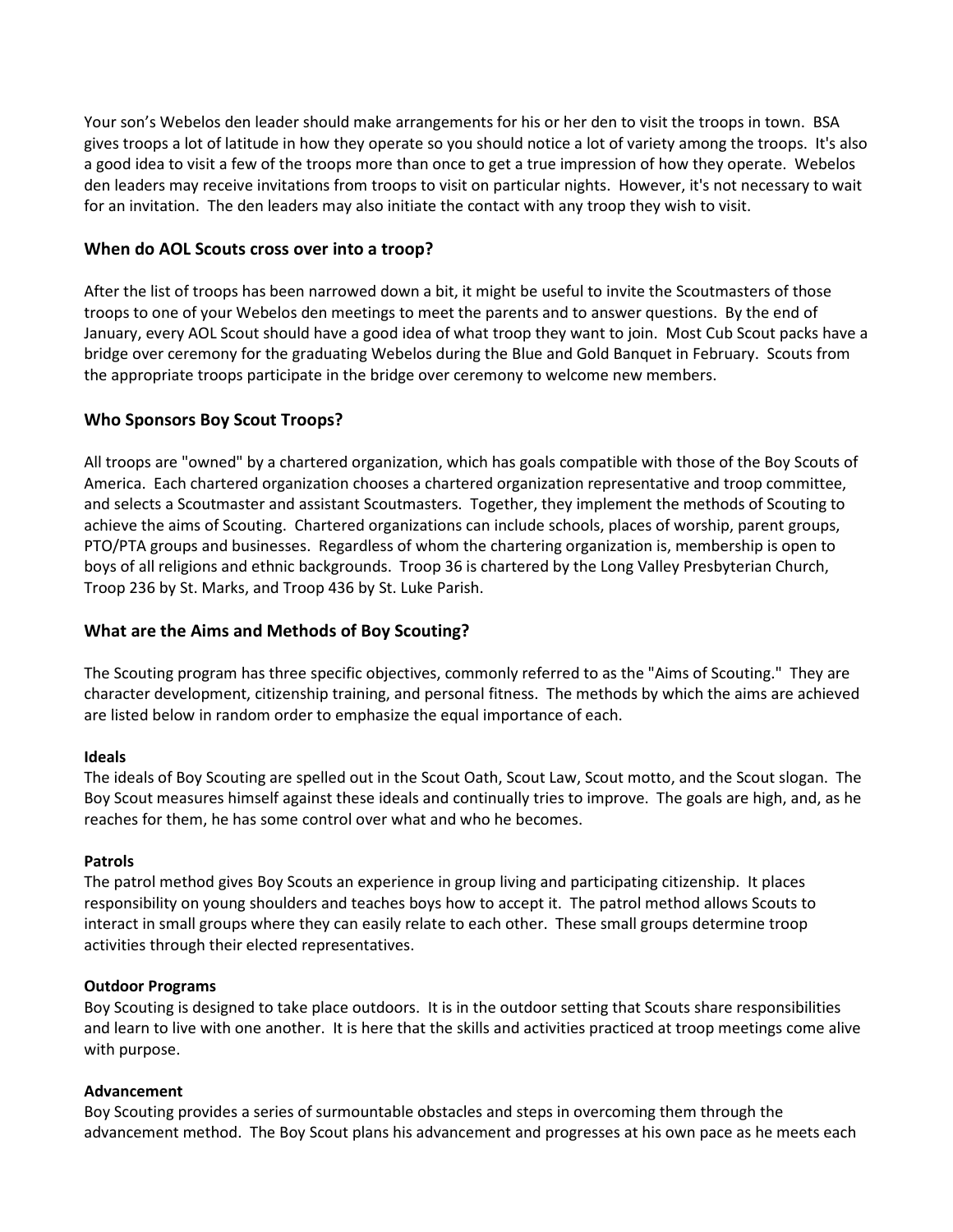challenge. The Boy Scout is rewarded for each achievement, which helps him gain self-confidence. The steps in the advancement system help a Boy Scout grow in self-reliance and in the ability to help others.

#### **Personal Growth**

As Boy Scouts plan their activities and progress toward their goals, they experience personal growth. The *Good Turn* concept is a major part of the personal growth method of Boy Scouting. Boys grow as they participate in community service projects and do Good Turns for others. Probably no device is so successful in developing a basis for personal growth as the daily Good Turn. The religious emblems program also is a large part of the personal growth method. Frequent personal conferences with his Scoutmaster help each Boy Scout to determine his growth toward Scouting's aims.

#### **Leadership Development**

The Boy Scout program encourages boys to learn and practice leadership skills. Every Boy Scout has the opportunity to participate in both shared and total leadership situations. Understanding the concepts of leadership helps a boy accept the leadership role of others and guides him toward the citizenship aim of Scouting.

#### **Adult Association**

Boys learn from the example set by their adult leaders. Troop leadership may be male or female, and association with adults of high character is encouraged at this stage of a young man's development.

#### **Uniform**

The uniform makes the Boy Scout troop visible as a force for good and creates a positive youth image in the community. Boy Scouting is an action program, and wearing the uniform is an action that shows each Boy Scout's commitment to the aims and purposes of Scouting. The uniform gives the Boy Scout identity in a world brotherhood of youth who believe in the same ideals. The uniform is practical attire for Boy Scout activities and provides a way for Boy Scouts to wear the badges that show what they have accomplished.

#### **What outdoor activities can my son participate in?**

#### **Camping**

Summer camp represents the highlight of the year for most Scouts. Each troop chooses their summer camp destination. Scouts learn teamwork within their patrol and troop and seize this opportunity to pass advancement requirements and earn merit badges. Summer camp blends fun programs and advancement, competitive and noncompetitive events, and individual, patrol, and troop activities. Camp gives leaders an opportunity to reinforce what their Scouts have learned throughout the year. The troop also participates in various weekend camping overnights, hikes and bike hikes throughout the year.

#### **High Adventure**

Troops offer both regional and national high-adventure programs, usually in the summer, that include backpacking, canoeing, mountain biking, horseback riding, whitewater rafting and kayaking, sailing, mountaineering, and much more. These trips present unique opportunities for many youths year after year and differ between troops.

#### **Conservation**

Scouts have always taken pride in being good stewards of the outdoors. *Leave No Trace* guidelines allow them to camp, hike, and take part in outdoor-related activities that are environmentally sound, and teach them to be considerate of other users of the out-doors.